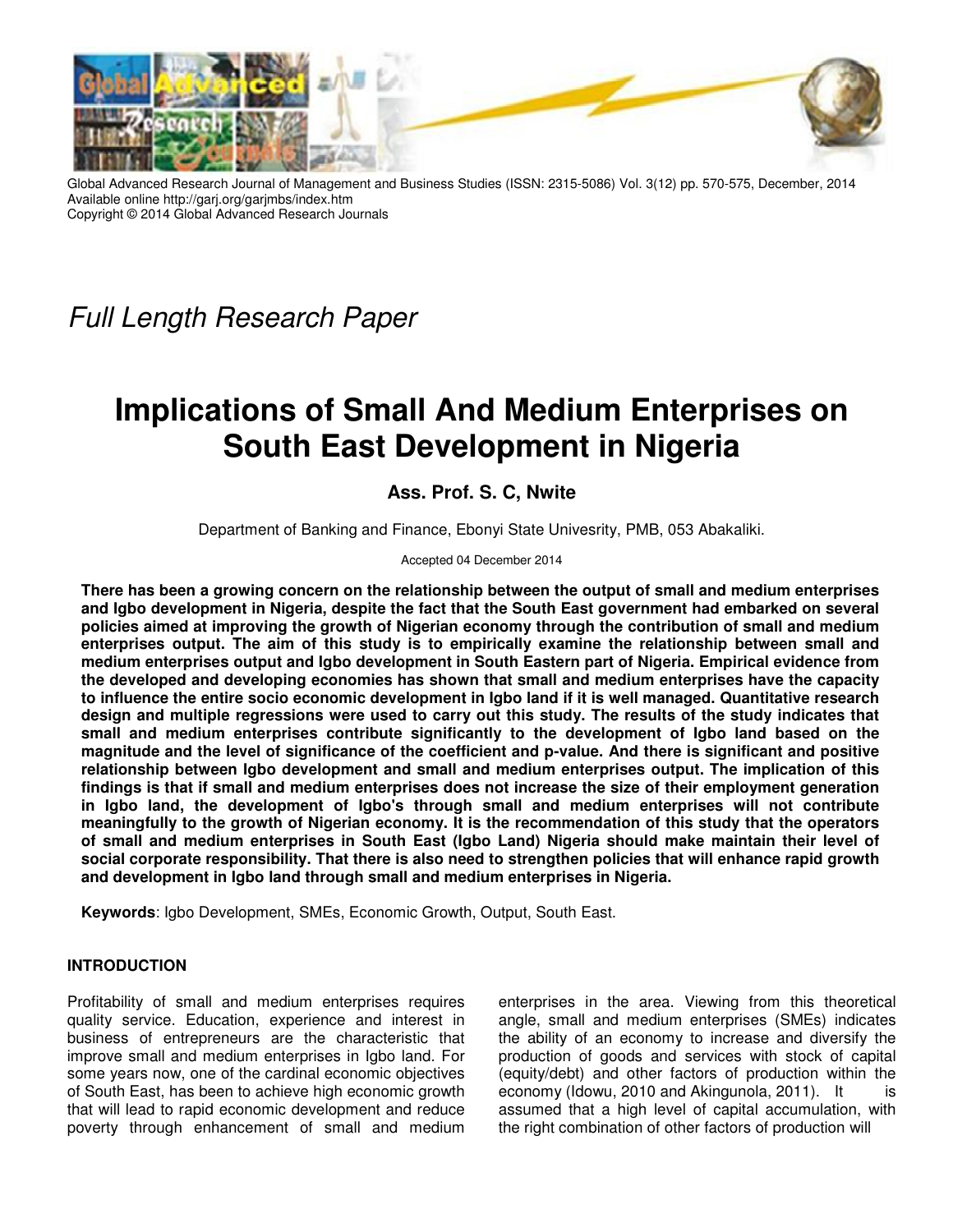bring about a high level of small and medium enterprises output (Abiola, 2012). Small and Medium Enterprises (SMEs) is theoretically and empirically established to be dependent on capital availability in form of access to credit facilities from financial institutions in South East of Nigeria.

It is in a bid to have sound and effective small and medium enterprises in Nigeria and to function well by promoting a sound financial system in Nigeria that Central Bank of Nigeria (CBN) in August 5, 2013 launched the micro, small and medium enterprises development fund following the inability of other developmental financial institutions in South East to lend with low interest rate to micro, small and medium enterprises. The launching of micro, small and medium enterprises development fund was in recognition of its significant contribution to the growth of Nigerian economy. Micro, small and medium enterprises is characterized by huge financing gap which hinders its development (CBN, 2014).

The commitment of the South East Nigeria in reduction of poverty and other associated socio-economic activities in Nigeria, informed the decision of establishing a functional developmental financial institution in the zone aimed at stimulating sustainable growth, channelling of low interest fund to small and medium enterprises subsector of the Nigerian economy by enhancing access of micro, small and medium enterprises to financial services, increase productivity and output of micro enterprises, increase employment generation and increase the level of growth in South East Nigeria. This has become more imperative in view of the limited capacity of the formal banking sector in providing financial services to the vast majority (about 65%) of the Nigeria population considered poor but economically active (CBN 2010).

The role of developmental financial institutions in South East Nigeria in promoting small and medium enterprises has been focused on the area of financing which covers the volume of loan to SMEs and the interest charged on that loan and advances. The development or the growth of Small and Medium Enterprises (SMEs) through effective financing options in Igbo land have generated a lot of debates among researchers, policy makers and entrepreneurs because of it immense contribution to the economic growth of the country (Akingunola, 2011).

National Council of Industries (2009) defined small and medium enterprises as the business enterprises whose total costs excluding land is not more than two hundred million naira (#200,000,000,.00) only. Akingunola (2011) states that there exists no consensus among policy makers and researchers concerning the point at which a business firm is deemed to be micro, small or medium. USAID (2004) defined it as informal business employing five or fewer workers including unpaid family labour. Akingunola (2011) defined small enterprises as those enterprises operating in the formal sector with five to

twenty employees and medium enterprises as those that normally employ 21 to 50 employees.

Since government desire to establish developmental financial institutions in Igbo land is to increase the size of loan to small and medium enterprises, as well as reduce the rate of interest and lend on long term basis which can increase the growth of SMEs and contribute positively to the growth of Igbo land economy. This is because, in 2013, CBN provide N220billion for micro, small and medium enterprises in Nigeria which 60% is for women, 2% is for disable and 38% is for other interest group. Accessing the funds, collateral repayment reduced from 75% to 50% which are still high. The effort by the CBN in term of reducing 75% to 50% is not enough to create an impact on SMEs. Evidence from available literature confirms that very few studies have been done to examine the factors that account for the persistence of slow contribution of micro, small and medium enterprises to the economic growth in South East. Thus, the extent to which small and medium enterprises relates with the development of South East Nigeria has remained undetermined and less investigated because of inconsistence on the choice of variables, scope of the study and geographical areas covered.

### **REVIEW OF RELATED LITERATURE**

#### **Conceptual Framework**

Association of Enterprise Opportunity (AEO) (2011) defined a micro, small and medium enterprise as a business with five or more employees. They state that many of these businesses have no employees other than the self-employed owners. Additionally, such micro, small and medium enterprises generally need less than #500,000 in loan capital and do not have access to the conventional commercial banking sector. Most organizations in the field also focus their services on those micro entrepreneurs who, as defined by federal government standards, are low-to-moderate income. By definition, most of these entrepreneurs are minorities, recent immigrants, women, disabled or for other reasons have special challenges that reduce their ability to access traditional credit and other services.

The first directory, in 1992, listed 108 organizations that identified themselves as working in the field of micro, small and medium enterprises. By 2010 this number had grown to over 800 organizations that provide direct services to entrepreneurs through Developmental Financial Institutions and Central Bank of Nigeria (World Bank, 2013). Kayanula and Quartey (1999) in Akingunola (2011) defined small and medium enterprises as those enterprises operating in the formal sector with five to twenty employees and medium enterprises as those that normally employ 21 to 50 employees. USAID (2004) defined micro, small and medium enterprises as informal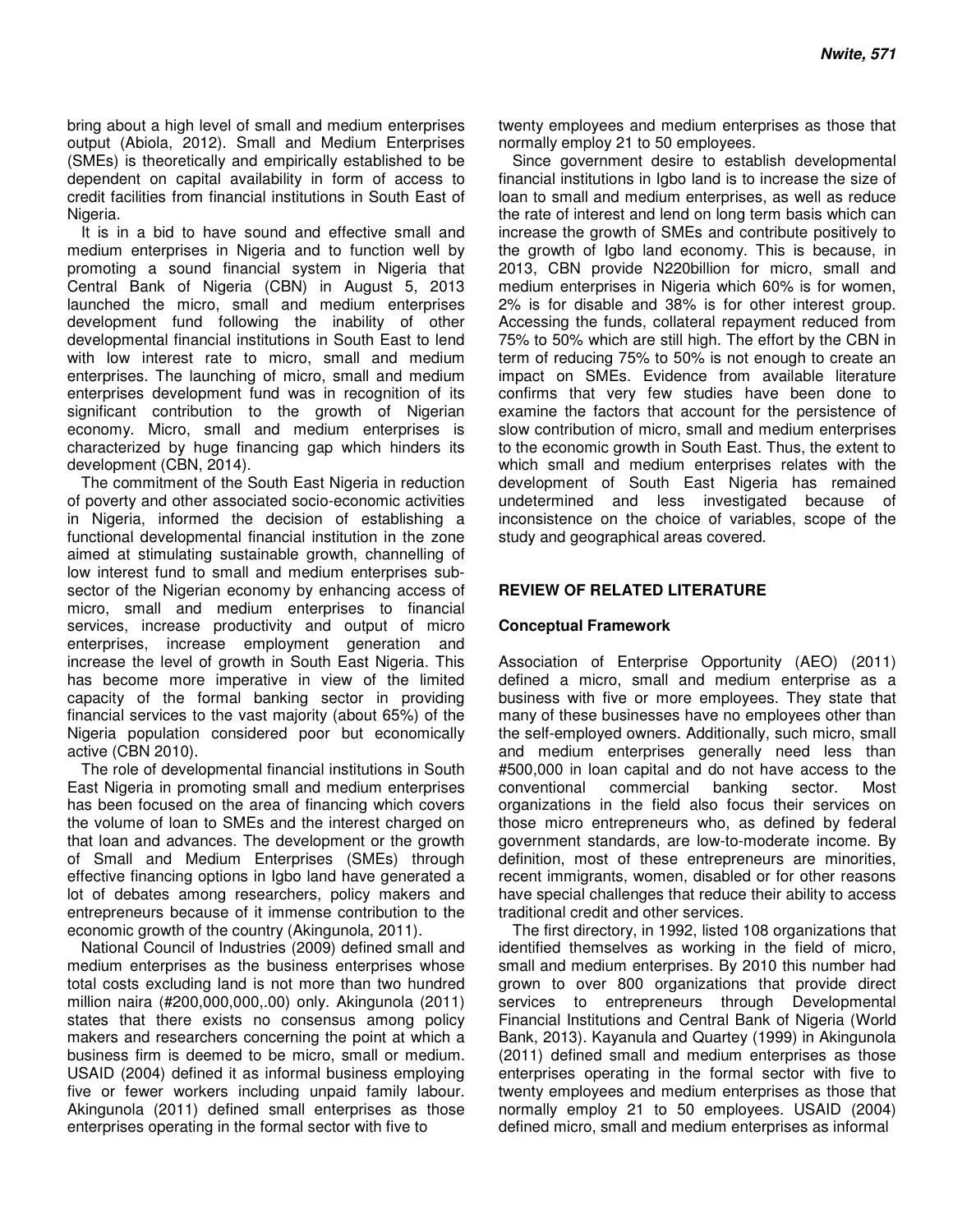business employing five or more workers including unpaid family labour. National Council of Industries (2009) defined small and medium enterprises as the business enterprises whose total costs excluding land is not more than two hundred million naira (#200,000,000,.00) only. Akingunola (2011) stated that there exists no consensus among policy makers and researchers concerning the point at which a business firm is deemed to be small or medium. The establishment of micro, small and medium enterprises development fund was a way to ensure that micro, small and medium enterprises in Nigeria achieve their aim in both long and short run.

Evbuomwan, Ikpi, Okoruwa and Akinyosoye (2013) opines that any enterprises is classified according to size, sector, organisation, technology and location where they operate. Micro enterprises are those enterprises with less than 10 employees with a total asset of less than N5million and it is been operated by sole proprietor. Small and medium enterprises (SMEs) are identify or seen as entities with assets based of N5million and not more than N500million with labour force between 11 and 200. SMEDAN (2007) define micro, small and medium enterprises as those companies whose headcount or turnover falls below certain limits. This is because what we consider small in developed country like USA may be considered big in developing country like Nigeria. Ojo (2010) stated that micro small and medium enterprises can play bigger role in ensuring growth in developing economies, alleviating poverty, participating in the global economy and partnering with larger corporations.

## **Empirical Review**

There have been empirical studies to ascertain the sustainability of small and medium enterprises in south east Nigeria using several approaches. Onugu (2005) used Statistical Package for Social Sciences (SPSS) which generated the frequency distributions, means, standard deviations, variances, analysis of variance, standard errors, chi-square statistics, correlations and tstatistics covering the period of 1990-2004 to investigated the problems and prospects of small and medium enterprises (SMEs) in Nigeria. The study found that SMEs have played and continue to play significant roles in the growth, development and industrialization of many economies in the world. But SMEs have performed below expectation in Nigeria due to a combination of problems ranging from attitude and habits of SMEs themselves through environmental related factors, instability of governments and inconsistency government policies.

Ngehnevu and Nembo (2010) investigated the impact of Microfinance Institutions (MFIs) on the Development of Small and Medium Size Business (SMES) in Cameroon, A Study of Camccul, using descriptive survey method. The study revealed that there is significant impact of

microfinance institutions on the development of small and medium size businesses in Cameroon. The study suggest that the mode of repayment should be such that the very poor can borrow without asset based collateral and that group based lending should be encouraged so as to increase access to micro services to the very poor.

Emmanuel and Daniya (2012) examined the development of small and medium scale enterprises: the role of government and other financial institutions using the variables of small and medium enterprises by employing Spearman's Rho correlation and descriptive statistics. It was discovered that financial institutions such as Central Bank of Nigeria (CBN) provide the necessary financial lubricant that facilitate the development of SMEs in Nigeria.

Agu, Ojimadu and Ogu (2013) used ordinary least square and co-integration test to investigate the impact of small and medium enterprises on economic growth in Nigeria. It was observed that there is a robust long run relationship between small and medium enterprises and economic growth in Nigeria. In a recent study done by Gbandi and Amissah (2014), using descriptive survey to determine the financing options of small and medium enterprises in Nigeria. The study revealed that funding of SMEs in Nigeria is very critical if they are to perform their role of growth and development of the nation's economy.

# **Theoretical Framework**

There are many theories which seek to explain the sustainability of financing micro, small and medium enterprises by Central Bank of Nigeria (CBN) in Nigeria. For the purpose of this study, the theory that is considered relevant is financial growth theory.

# **Financial Growth Theory**

Financial Growth Theory was developed by Berger and Udell (1998) and was used by Babajide (2011); Akande, (2012). This theory was anchored on the small businesses where the financial needs and financing options change as the business grows and it becomes more experienced and less informative. They further suggest that firms that are still in infant stage must rely on initial insider finance, trade credit and/or developmental financial institutions. This theory predicts that as firm grows, it will gain more access to investment capital as a source of intermediate equity and mid-term loans as a source of intermediate debt. At the final stage of the growth theory, as the firm becomes older, more experienced and more informative transparent, it will likely gain access to long-term debt.

This study anchored on financial growth theory because the theory predicts that as firm grows, it will gain more access to investment capital (IC) as a source of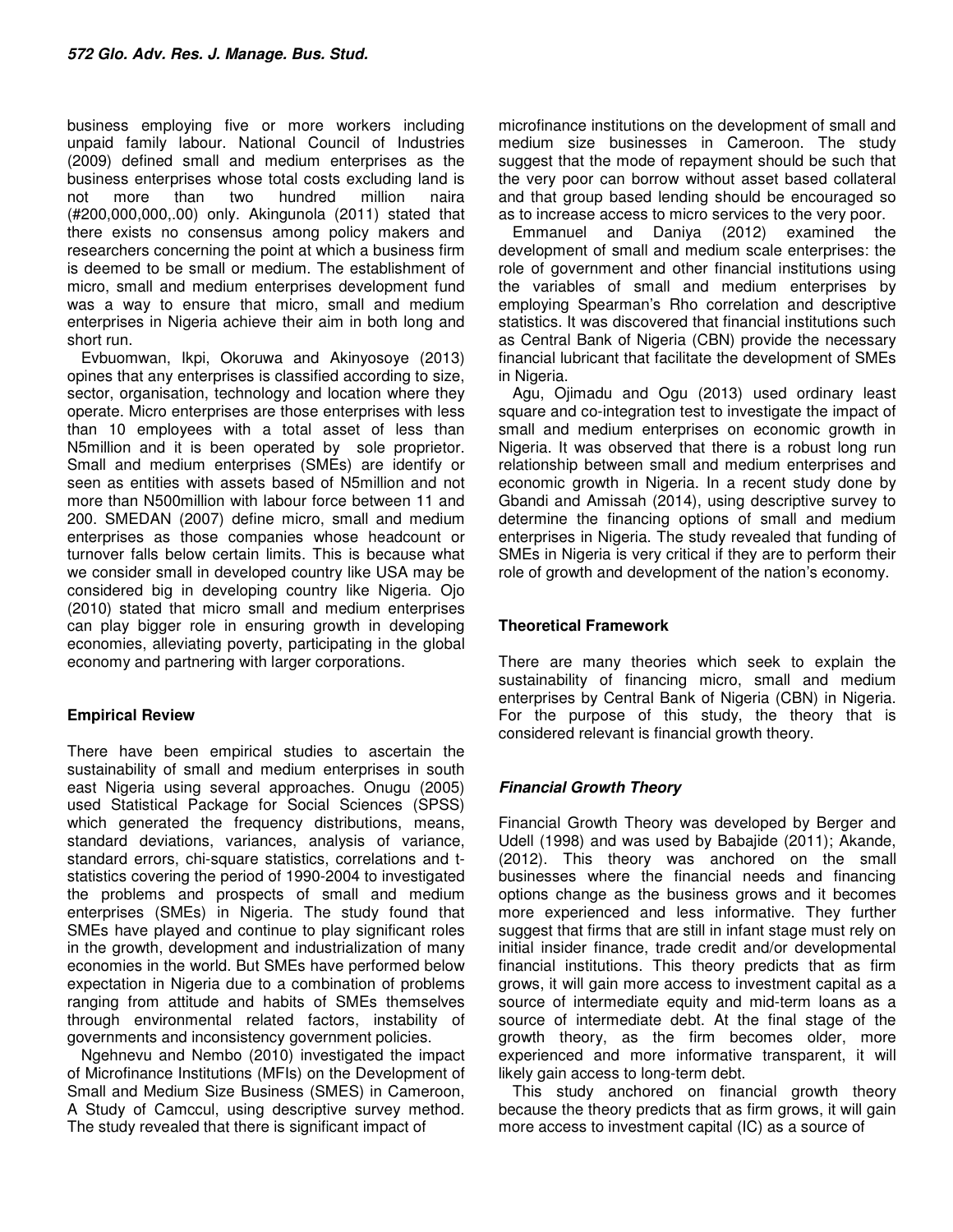|  |  | <b>Table 1.</b> Frequency % Distribution of the Sex of the Respondents |
|--|--|------------------------------------------------------------------------|
|  |  |                                                                        |

| <b>Sex</b> | Frequency                  |    | <b>Percent</b> | <b>Cumulative Percent</b> |
|------------|----------------------------|----|----------------|---------------------------|
| Male       | 66                         |    | 66             | 66                        |
| Female 34  |                            | 34 |                | 100                       |
| Total      | 100                        |    | 100            |                           |
|            | Source: Field Survey 2015. |    |                |                           |

**Table 2.** Frequency % Distribution of the Age of the Respondents

| Age        | Frequency |     | <b>Percent Cumulative Percent</b> |  |
|------------|-----------|-----|-----------------------------------|--|
| 18-20      |           |     |                                   |  |
| $21 - 30$  | 28        | 28  | 34                                |  |
| $31 - 40$  | 52        | 52  | 86                                |  |
| 50 & above | 14        | 14  | 100                               |  |
| Total      | 100       | 100 |                                   |  |

Source: Field Survey 2015.

**Table 3.** Frequency % Distribution of the Education Qualification of the Respondents

| Level            |    | <b>Frequency</b> |    | <b>Percent</b> | <b>Cumulative Percent</b> |
|------------------|----|------------------|----|----------------|---------------------------|
| <b>FSLC-WAEC</b> |    | 4                |    | 14             | 14                        |
| OND/HND          |    | 6                |    | 16             | 30                        |
| B.Sc & above     | 70 |                  | 70 |                | 100                       |
| Total            |    | 00               |    | 100            |                           |

Source: Field Survey 2015.

**Table 4.** Frequency % Distribution of the Job Position of the Respondents

| Occupation          | <b>Frequency</b> |     | <b>Percent Cumulative Percent</b> |  |
|---------------------|------------------|-----|-----------------------------------|--|
| <b>Director</b>     |                  |     |                                   |  |
| Secretary           |                  |     | 12                                |  |
| <b>Senior Staff</b> | 66               | 66  | 78                                |  |
| <b>Junior Staff</b> | 22               | 22  | 100                               |  |
| Total               | 100              | 100 |                                   |  |

Field Survey 2015

intermediate equity. The implications of this theory is that sustainability of financing small and medium enterprises need internal source of finance before looking for the external fund from the Central Bank of Nigeria.

#### **METHODOLOGY**

The research design that was used for this study is the descriptive survey design. The survey approach studies a given population of the study and the data generated from the respondents through structured questionnaire and interviews. The theoretical side deals with already existing data or studies carried out by other researchers. The data generated from this study were analyzed and the hypotheses were tested using descriptive and inferential statistical tool such as tables, percentages and frequencies to analyze the data collected for this work. Ukonu (2007) method of data analysis is the process of organizing, presenting and summarizing data in order to provide solutions to the research problems that generated the research questions or hypothesis state in the study it brings out strategies and procedures for summarizing and exploring existing relationships amongst variables of interest in the study.

 Also, Pearman Product Moment co-relation coefficient were used to analyze the data.

$$
r = \sqrt{\frac{n\sum xy - \sum x - \sum y}{n\sum x^2 - (\sum)^2 - (\sum y)^2}}
$$

 $N =$  number of pairs of scores

 $\sum xy^2$  = sum of the products of paired scores

 $\sum x = \text{sum of } x$  scores

$$
\Sigma y = \text{sum of } y \text{ scores}
$$

 $\sum x_i^2$  = sum of squared x scores

 $\sum y^2$  = sum of squared y scores

This can be used to compute correlation co-efficient, if the variables X and Y have a linear relationship after plotting in a scatter diagram, then a quantitative measure of the degree of correlation between the two variables is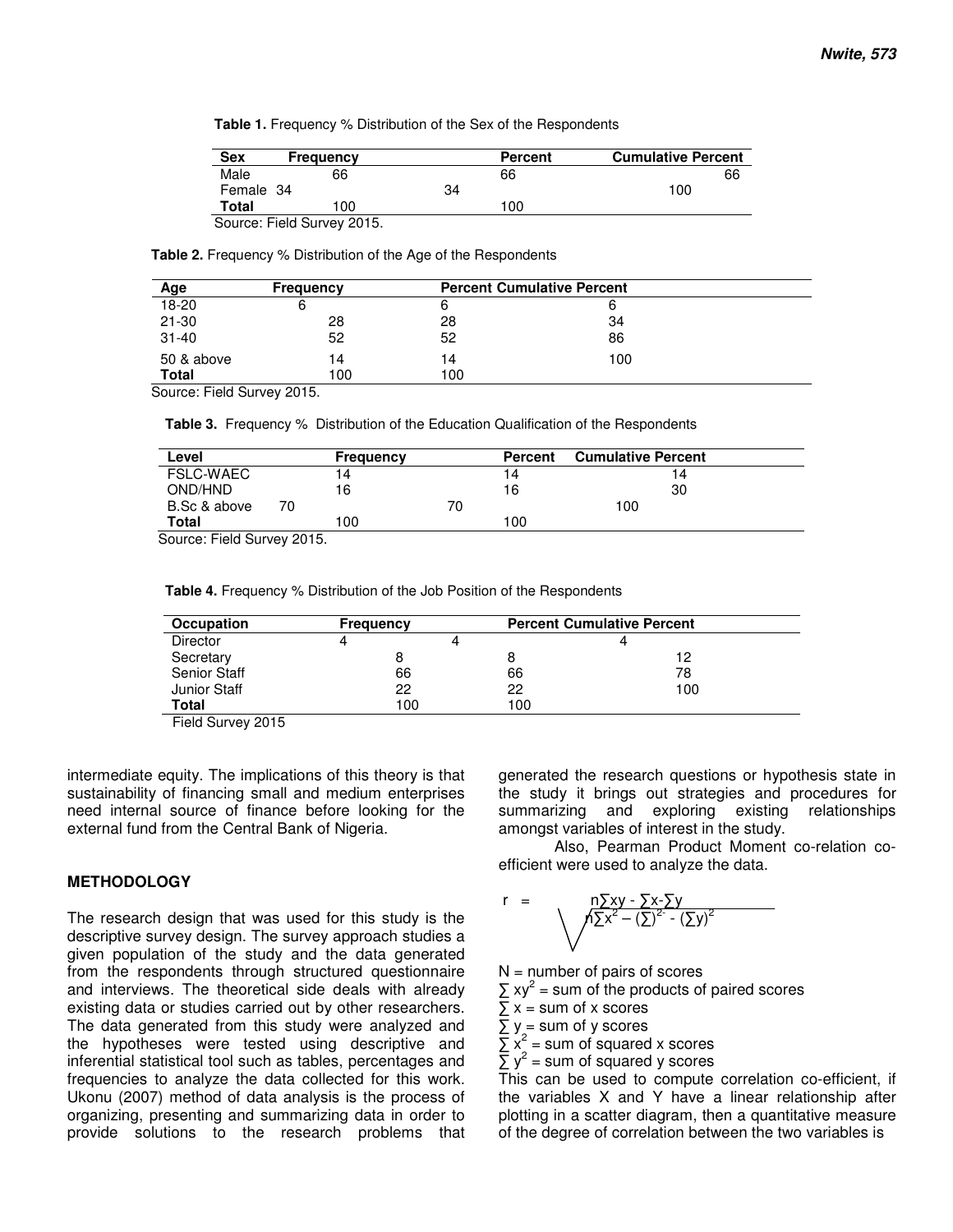| Occupation        | <b>Frequency</b>                           |             | <b>Percent</b> | <b>Cumulative Percent</b> |                        |
|-------------------|--------------------------------------------|-------------|----------------|---------------------------|------------------------|
| 1 Year            | 10                                         |             | 10             |                           | 10                     |
| 3 Years           | 4                                          | 4           |                | 14                        |                        |
| 5 Years           | 26                                         | 26          |                | 40                        |                        |
| 10 Years          | 60                                         |             | 60             |                           | 100                    |
| Total             | 100                                        |             | 100            |                           |                        |
| Field Survey 2015 |                                            |             |                |                           |                        |
|                   | <b>Table for Correlation Matrix</b><br>GDP | <b>MLS</b>  |                |                           |                        |
| <b>GDP</b>        | 1.000000                                   | $-0.134806$ |                | <b>CMC</b><br>0.874990    | <b>AMC</b><br>0.620874 |
| <b>MLS</b>        | 0.134806                                   | 1.000000    |                | $-0.231896$               | 0.108915               |
| <b>CMC</b>        | 0.874990                                   | $-0.231896$ |                | 1.000000                  | 0.548457               |

the product moment correlation which is normally denoted by letter r (Iyiogwe 2002) it measures the degree of relationship existing between variables the correlation coefficient (r) lies between -1 and 1 (ie-1 $\leq r \leq 1$ ).

#### **RESULT**

The data gathered from the questionnaire is tabulated into one separate sheet for the general public. This data was analyzed by using a statistical software package known as Statistical Package for Social Sciences (SPSS 15 version). Similarly, correlation analysis was performed to check the intensity of association between the variables of the study.

#### **Presentations of Personal Characteristics of the Study Sample**

The personal characteristics of the study sample are presented in this section in tables 1 to 5 as follows:

From table 1: 66% of the respondents were male, while 34% were female.

Judging from table 2 above, 6% of the respondents were between the ages of 18-20years, 28% of the respondents were between 21-30years, 52% were between 31-40years, while 14% were between 50years and above.

From table 3 above, 14% of the respondent have between First School Certificate and West African Examination Council, 16% have between Ordinary National Diploma and Higher National Diploma certificates, while 70% have Bachelor of Science or its equivalents and Masters of Science/Masters of Business Administration and Ph.D.

Table 4, indicated that 4% of the respondents were directors, 8% were secretary, 66% were senior staff, while 22% of them were junior staff.

Table 4, indicated that 4% of the respondents were directors, 8% were secretary, 66% were senior staff, while 22% of them were junior staff.

#### **Correlation Matrix**

Correlation is significant at the 0.05 level.

Analysis of the correlation matrix indicates that independent variables have a significant positive relationship with gross domestic product (GDP) except availability of micro credit (AMC) (-0.620874). The positive result implies that changes in the independent variables (MLS(0.134806) and CMC(0.874990)) will result in an identical change in the dependent variable (GDP) while the negative correlation of AMC means that changes in the independent variables (AMC) will result in identical change in the dependent variable (GDP) but in a negative direction.

#### **CONCLUSION**

The study focuses on the relationship between small and medium enterprises and Igbo development in Nigeria. a focus on South East Nigeria. Igbo development were motivated by the level of financing of small and medium enterprises in the zone. We observed in this study that Igbo land development through proper financing small and medium enterprises by developmental financial institutions such as Bank of Industry (BOI) will improve the performance of SMEs in South East Nigeria. The development of Igbo land can be seen as the primary aim